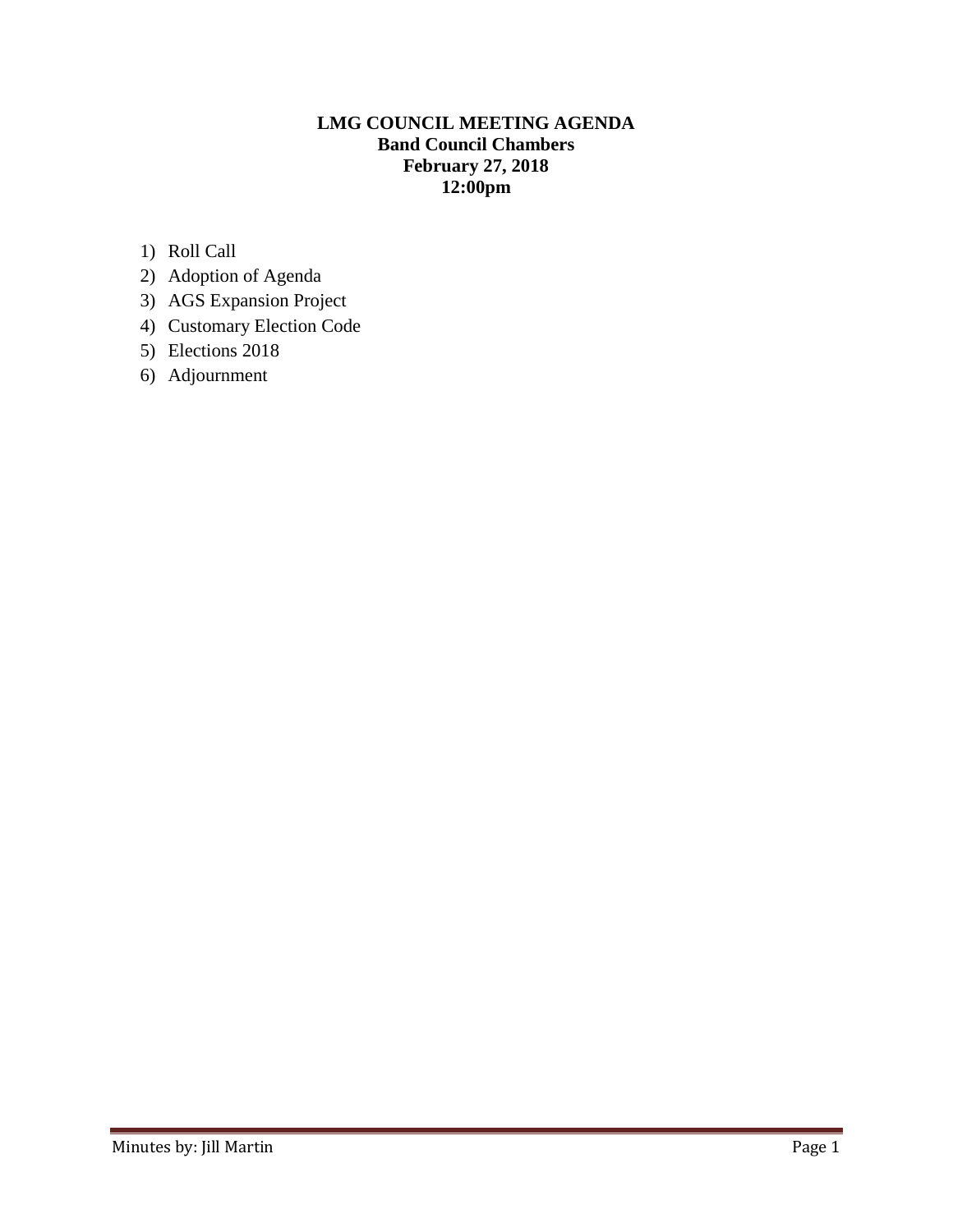#### **1. Roll Call**

### **LMG COUNCIL ATTENDEES:**

Chief Darcy Gray Councillor Chris Wysote (left at 5pm) Councillor Annette Barnaby Councillor Lloyd Alcon Councillor Wendell Metallic Councillor John M. Vicaire Councillor Lorna Sook (left @ 6:30pm) Councillor Sky Metallic (left at 5pm) Councillor Kevin Methot

#### **Absent:**

Councillor Calvin Barnaby Councillor Gordon Isaac Jr. (Vacation) Councillor Sheila Swasson (Work Meetings) Councillor Cathy Martin (Elected Women's AFN Conference)